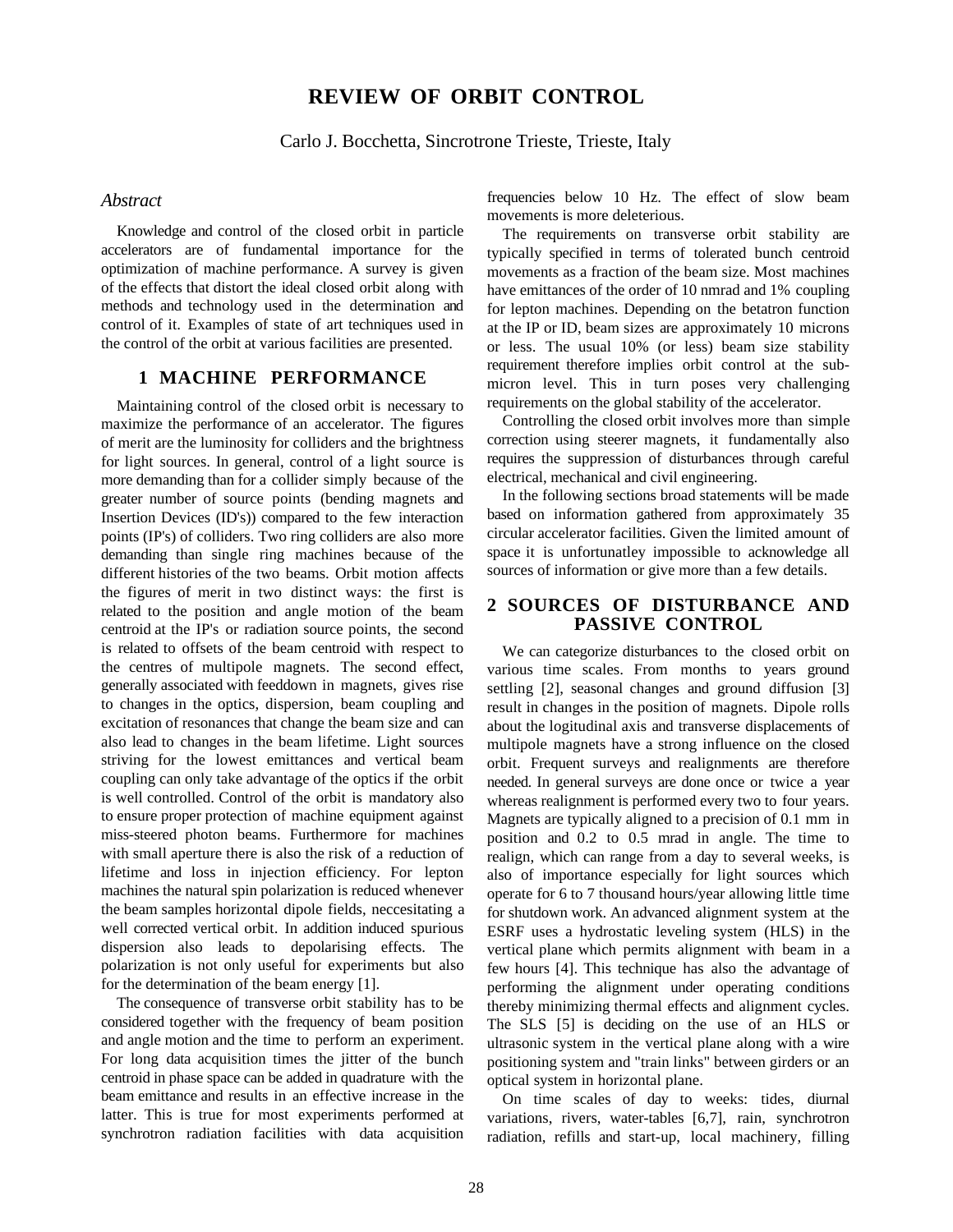patterns, monitor motion and drifts in electronics all contribute to orbit motion or loss or orbit control.

Synchrotron radiation is particularly troublesome since only a small fraction of the total emitted power is used in experiments. The remaining power has to be absorbed and dissipated by absorbers in the vacuum chamber. Notwithstanding significant design and cooling of chambers most lepton machines suffer from thermal variations after refills [8]. The effect can manifest itself in movement of the chamber and monitors. Monitor movement is particularly harmful if these are used in local correction schemes. Global correction of the orbit using many monitors has then the advantage of minimising monitor errors and correcting only "physical" disturbances [9]. A possible solution to minimise the thermal drifts due to synchrotron radiation is to adopt a top-up mode of operation [10]. Other common forms of thermal variation arise from machine restarts. Closed orbit settling of a few hours to several days is commonly observed. As already stated light sources operate for several thousand hours per year and closed orbit settling times may represent (depending on operational procedures) a significant loss of performance. Although these orbit drifts can be corrected, the correction is again only effective if the monitors themselves are immune to thermal variations. At SPring-8 magnets are not powered down during short shutdowns to avoid the above mentioned effects [11]. Different operating modes also affect the closed orbit. Observations at LEP reveal thermal movement of the IP quadrupoles as a function of machine energy. The effect is compensated by a feedback system using information from an HLS system on the magnet supports [12]. At HERA the support system of the IP quadrupoles are continuously monitored (stretched wire and HLS) and temperature regulated [24].

On shorter time scales, hours and less, the closed orbit is affected by ground vibrations [13], power supplies, injectors, insertion devices, refrigerators/compressors and air conditioning. Ground vibrations are a common source of orbit motion. Power spectral densities (PSD's) [3] as a function of frequency at various laboratories all show three general features: a broad peak around 0.07 to 0.2 Hz due to ambient seismic noise arising from ocean tides, a region from 1 to 100 Hz dominated by cultural noise and a rapid decrease in the PSD at higher frequencies. To separate magnets from the ground some form of support system is used. The most common form of support is the girder. It allows the grouping and pre-alignment of individual magnets with subsequent ease in the alignment of the entire machine [14]. However, special care has to be taken in the design and construction of the girder to avoid vibrational resonances of the structure. For existing machines the first eigenfrequencies are usually around 5 to 20 Hz. Future machines are making extensive use of finite element methods in the design of pedestals and girders to have the first resonant frequency as high as

possible e.g., 44 and 60 Hz for the SLS and SOLEIL respectively [15, 16].

An additional technique to suppress the amplification of girder resonances is the use of sandwiches of visco-elastic materials and steel plates. The sandwiches placed between pedestals and girders can provide up to a factor of 200 in the reduction of a resonance [17, 18]. A six layer structure is being commissioned at the ESRF [19].

The thermal stability of utilities and general services also has a strong impact on the stability of the orbit. There is an increasing tendency to improve the temperature stabilization of magnet cooling and ambient tunnel temperature [11, 20, 21], which for most machines are approximately  $\pm 1.5$  and  $\pm 2.5^{\circ}$ C respectively. Improvements are being made to have  $\pm 0.1$  and  $\pm 0.2$ °C. Also of importance is good temperature regulation of service galleries which affects the performance of electronics and power supplies.

## **3 BEAM POSITION MONITORING**

The final quality of orbit control is intimately related to the accuracy and resolution of the beam monitoring system. Monitors are generally placed close to the source of orbit distortion and close to the sources of photons or collision points. The vast majority of machines have rfbeam position monitors (BPM's) close to quadrupoles, although a few (APS, SPring-8 and the SLS) have them close to the strong sextupoles found in third generation light sources. The accuracy of a reading is determined by the mechanical and electrical calibration of the monitor as it is also by the current, bunch pattern, button processing electronics, temperature and for multiplexed systems longitudinal multi-bunch instabilities [22].

To minimize mechanical movement the method of fixing the monitor with respect to the magnet centre line is important. Three methods of fixing the monitor can be found: floating with the chamber, fixed to a nearby magnet and fixed to the girder. A monitor floating with the chamber may suffer from thermal movement of the chamber, those fixed to magnets may transmit mechanical movement to the magnet if not isolated from the chamber by bellows. Monitors fixed to girders should ideally also be isolated from the chamber by bellows. This option is being chosen for SOLEIL whilst the SLS has chosen to fix the BPM to the girder and is considering to monitor the position by optical means [5].

Gain drifts and non-linearities show up as position dependence on the current. Multiplexed systems are less susceptible to these effects, however, automatic gain controls can cause reading errors when switching.

Knowledge of the offset of a BPM with respect to a nearby magnet results in improved control of the orbit and feeddown effects. Beam based alignment (BBA) techniques [23] can allow determination of the offset to 20 microns [24], whereas conventional techniques (electrical, optical and mechanical) give accuracies of ~100 microns.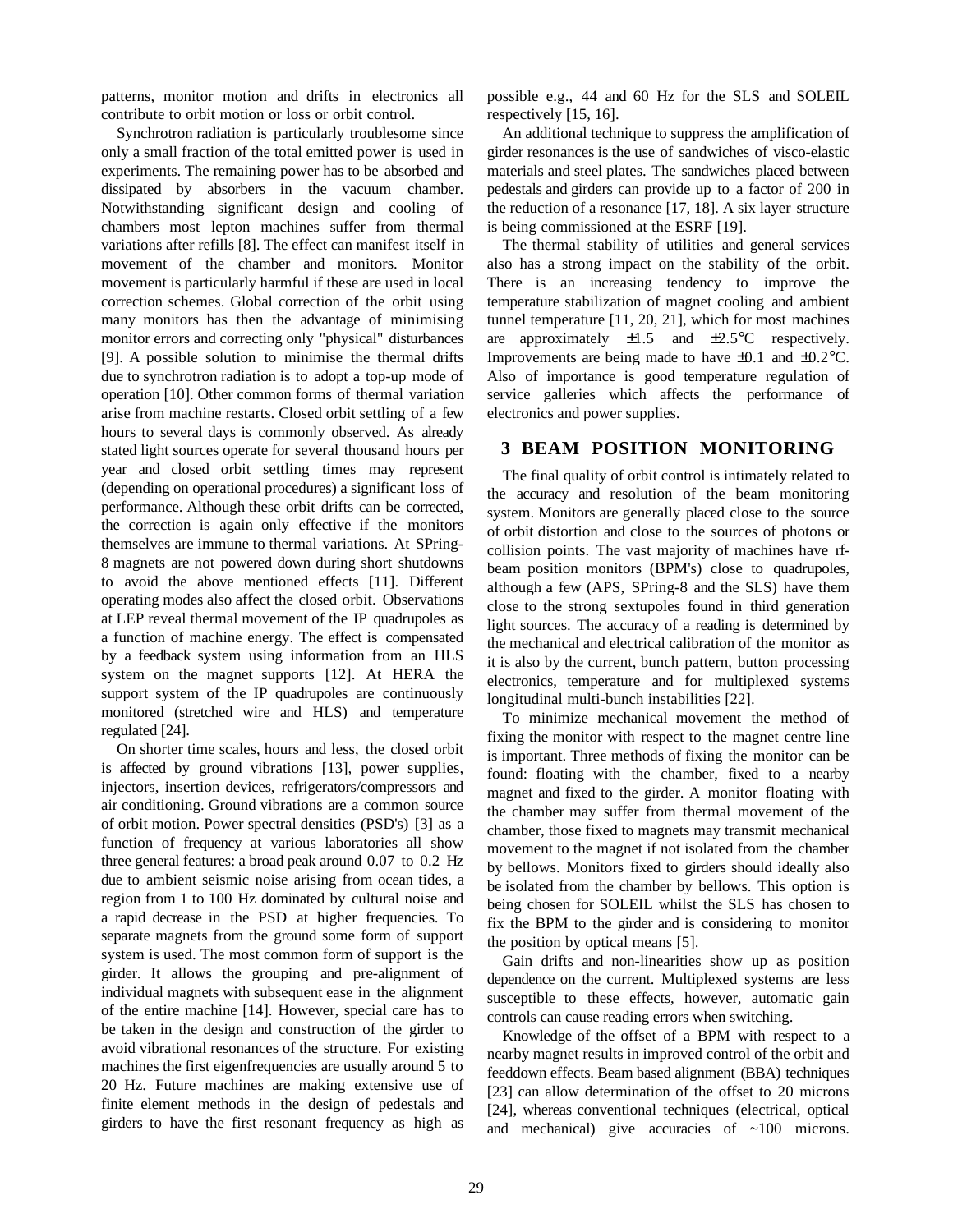calibration by BBA has the advantage of determining the overall offset including both electrical and mechanical terms. The technique can be applied to both quadrupoles and sextupoles [25]. For sextupoles the orbit response can be replaced by the tune response [11]. BBA techniques require the possibility of changing the focusing strength of quadrupoles [26]. This can be done by using dedicated power-supplies or shunts on individual magnets when they are powered as a family. K-modulation, a technique used at LEP [27], can determine the offsets of 16 BPM's parasitically during physics runs. In this way significant improvement in the polarisation has been obtained.

The resolution of rf-BPM's can be broadly associated with the sampling speed and ultimately with the analog to digital converters. Multiplexed systems are slower than parallel processing systems but have the advantage of using common electronics and reduced costs. This option is the favorite with many laboratories. Parallel processing of button signals, however, has a wider bandwidth. There is a general tendency for may laboratories to use both systems. Typical resolutions are around 2-3 microns at a few hundred Hertz data acquisition. Systems are being developed, both multiplexed and parallel processing which will give a few microns or less resolution at 1 kHz [28, 29] and sub-micron resolution at lower frequencies (0.2 µm at 100 Hz for SOLEIL [16]).

Another common monitor found in light sources is the photon beam position monitor (pBPM) which can provide sub-micron resolution. These monitors work well with only bending magnet radiation but suffer from contamination from the radiation of upstream and downstream magnets when used with photon beams from ID's. To circumvent this effect, electronics have and are being developed to measure the energy of the photoelectrons rather than the current from a blade [30, 31]. Alternatively the undulator, pBPM's and beamline can be moved radially outwards from the centre of the ring, thereby eliminating the bending magnet radiation [32].

# **4 CORRECTION ALGORITHMS AND TECHNIQUES**

Performing an orbit correction [33] entails reading the orbit position **u** at a set of BPM's and applying a set of corrector settings θ to obtain readings of desired values **u**t. The vector of final values  $\mathbf{u}_t$  is usually the "golden orbit", or that orbit which gives the best machine performance. We note that this orbit is generally not the best orbit in terms of beam position in the centre of multipole magnets. The relation between  $\mathbf{u}_t$  and  $\theta$  is simply given by: **u**<sub>t</sub>=**R**θ+**u**. The response matrix **R** is a function of the betatron function and phase advances between a monitor and corrector magnet. Either the model or measured response matrix can be used in the correction. The elements of the measured response matrix are simply given by the orbit difference at a BPM for a unit setting of a corrector magnet. Again from information of our

representative set of laboratories, approximately half use measured values. The time to measure **R**, which can range from minutes to hours, depends on the number of monitors and correctors and the accuracy of the measurement. The choice to use either the model or measured **R** depends on the efficiency desired for the correction. In general orbit feedback systems utilize measured **R**. To have the best correction requires an adequate knowledge of the orbit in betatron phase space, i.e., sufficient monitors for a good mapping. In addition an adequate distribution of correctors in phase space is also needed. As an example at KEKB there are 9 to 10 BPM's and 18 to 20 correctors per betatron wavelength [34]. Costs, space and the type of lattice strongly influence the distribution. Analysis by simulations can help in deciding the minimum requirements [35].

Since **R** is usually a rectangular matrix, straight forward matrix inversion cannot be used. Differences between the model and actual optics, errors in measuring **R** or the inclusion of ineffectively placed monitors or correctors in betatron phase space can give singular or illconditioned response matrices. Leading to overly large corrector settings or the impossibility of performing a formal inversion. Information from approximately thirtyfive laboratories shows that the most commonly used correction algorithms are Singular Value Decomposition (SVD) (50%) [36], Micado ("best corrector method") (35%) [37], harmonic correction (8%) [38]. Local orbit bumps are universal. SVD over the past ten years has seen a rapid growth in its use. The method is a very robust decomposition of the response matrix that permits the exclusion of singular values. The matrices of the decomposition  $\mathbf{R}$ =**UWV<sup>T</sup>** have the following properties: **U** is column normal and transforms the BPM readings, **V** is square orthonormal "eigenvector" matrix and transforms the correctors settings and **W** is diagonal. The transformations result in a one-to-one mapping of the transformed readings and corrector settings weighted by the diagonal elements of **W**. The required corrector settings are a linear superposition of the eigenvectors. Small eigenvalues giving large correctors settings, correspond to nearly singular values are discarded, only the most effective eigenvalues/vectors are used. Depending on the distribution of errors that generates the closed orbit distortion the use of corrector eigenvectors leads to distributions of corrector settings that either collapse to localized bumps/single correctors or result in distributions having the same number of nodes as the machine tune [39, 50]. In this sense the method mimics both the harmonic correction method and the best corrector method/bump method (see below).

The following observations can be made: for more monitors than correctors the method results in a minimization of the monitor errors and a smoothing of the orbit, using more correctors than monitors results in an exact correction at the monitors and a minimization of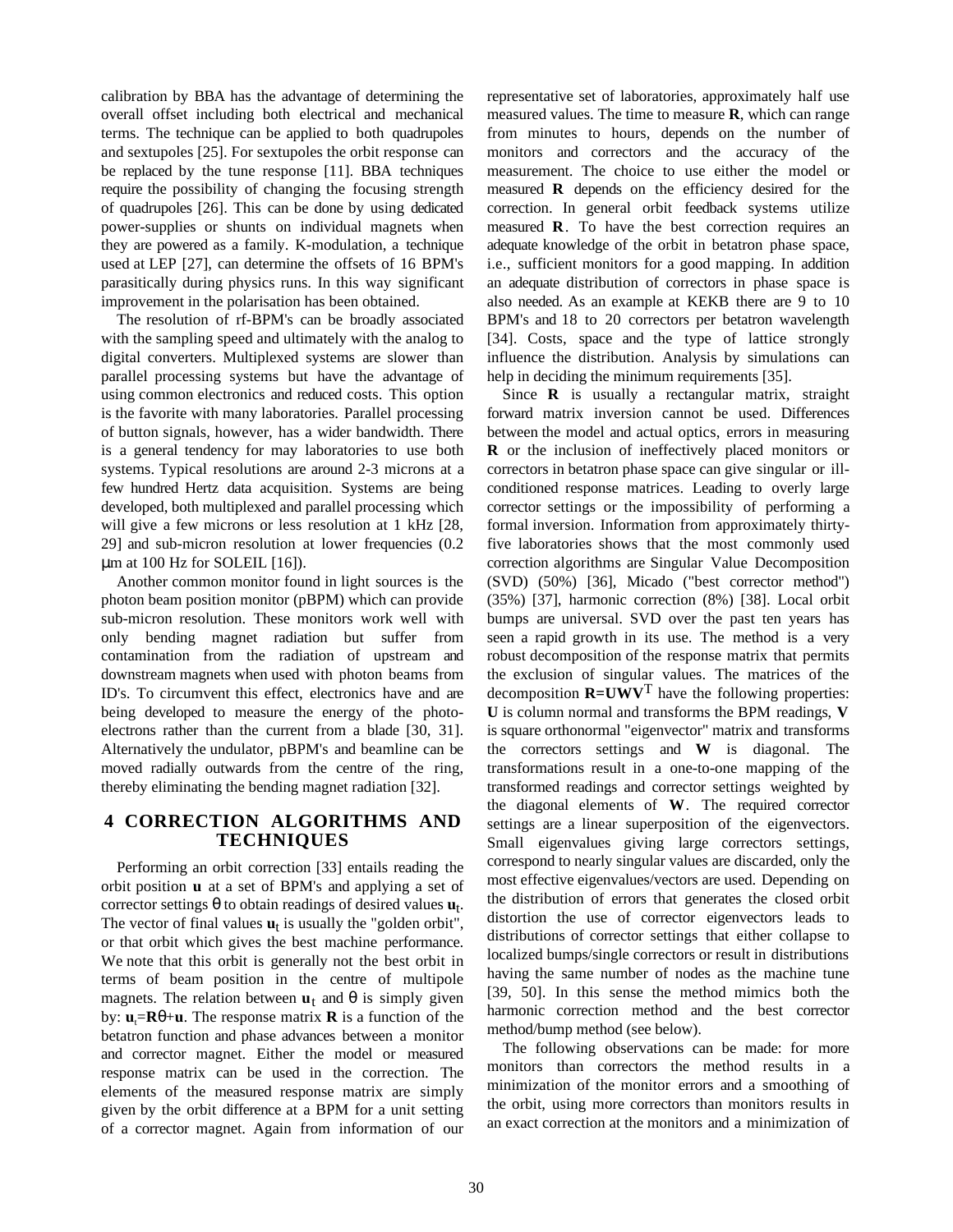the corrector strengths. Since orthonormal eigenvectors are being used we can choose different vectors to perform different tasks, i.e., decoupling of different correction or feedback systems [40]. SVD can be used to solve generalized matrices: the correction of the orbit mean by means of rf changes can be incorporated as is done at the ESRF. Additionally the simultaneous correction of the spurious dispersion and orbit may be performed by generalizing the method to include the response matrix of the dispersion weighted by an appropriate factor [41].

The second most common correction technique is the Micado method. The technique has the advantage of finding locations of strong orbit distortion and using few correctors. The harmonic method decomposes the measured orbit into a Fourier series in betatron phase. Since the closed orbit follows betatron motion the distortion is well described by a few harmonics close to the integer part of the machine tune. Correcting for these harmonics results in weak corrector settings.

Closed orbit bumps are universal and are utilized to perform an orbit correction over limited parts of the machine. Two correctors are required to localize the bump. Additional correctors allow the control of angle and/or position at specified locations. Combinations of overlapping bumps can be used to globally correct the orbit. SVD may be used to find the settings by using those eigenvectors of the response matrix  $\mathbf{R}_{\rm b}$  that connects the bump correctors to monitors outside the bump. The eigenvectors of the singular values (it can be shown that  $\mathbf{R}_{\mathbf{b}}^{\mathrm{T}} \mathbf{R}_{\mathbf{b}}$  is singular) are then used to determine the response matrix for the monitors used in the bump (either rf-BPM's or pBPM's). This has the advantage that the bump can be calibrated without disturbing the rest of the machine [42]. At light sources there is a general trend towards global rather than local correction. This is a result of minimizing the monitor errors and uncertainties and additionally to less costly solutions.

The decoupling of orbit correction systems, local/global or DC/AC global, can be performed in various ways: through frequency separation [APS, ESRF], the use of different eigenvectors for orthogonal loops [SPEAR], via the general incorporation of local and global correction in a unified response matrix [APS] or through the design of communicating loops [NSLS].

Feedfoward techniques are applied to correct known orbit disturbances. Essentially, lookup tables are generated that contain corrector settings as a function of some machine parameter. The method is used in energy ramps and IP beta-squeezes. Light sources routinely use this method for the correction of residual field errors from insertion devices. Ring corrector magnets, dedicated coils or rotating magnetic blocks are powered as a function of gap change. The method can also be used to compensate rapidly changing fields (100Hz) used in ID's for the production of polarised radiation [43].

## **5 ORBIT CONTROL**

Most machines have some form of slow (DC) orbit correction, which is either performed by the operator or some high level computer. The frequency of correction ranges from once a day to several times a minute. Control theory is always applicable, at the lower frequencies the correction is essentially proportional to the reading. As the frequency increases dynamical effects have to be taken into consideration: response of the magnet and power supply, eddy current effects, delays in data acquisition and so on. In this case some form of PID controller is necessary [44]. Both analog and digital feedback systems are used. Simple analog systems are usually faster and cheaper to implement, however, digital systems are rapidly evolving (higher sampling rates, shorter processing delays). The main advantage of digital over analog is flexibility, reproducibility, the inclusion of system diagnostics, the minimisation of drift and sensitivity to temperature changes, the transmission of data from/to a large number of BPMs/corrector power supplies in a reliable way even over long distance, the compensation of eddy-current effects and the implementation of "modern" control techniques.

At the SRS [45] the vertical local orbit correction scheme has been upgraded to a global system because of limitations in the number of corrector magnets available for the correction at all beamlines. The system operating every 30s, uses SVD and a measured response matrix. The position signals are provided by Tungsten pBPM's in the beamlines. Drifts of ~100 microns over 2 hours are compensated to a few microns level. The system handles the closing of a beam port by reloading a new **R** matrix.

Many light source laboratories are developing or have in operation fast global orbit feedback systems. An interesting simultaneous use of both analog and digital fast feedback systems is performed at the NSLS [46]. The system uses 16 electron BPM's and 22 correctors, an SVD is made of the measured response matrix and the first 8 eigenvectors used for the analog feedback. An SVD is subsequently performed on the measured response matrix with the analog feedback on and the top 10 eigenvectors used in the digital feedback. At the ESRF a fast vertical global feedback system using high resolution electron BPM's position about the ID straight section is being commissioned. The system utilizes two consecutive ID straights followed by a gap of six for a total of 16 monitors and correctors [47]. The Photon Factory is also commissioning a fast global system [48], as is the SRRC [49] and Super-ACO [16]. Both the ALS and SPring-8 are planning to implement global systems in the future.

Significant progress in the use of fast global feedback has been made at the APS [50]. The system (1-2kHz) uses one corrector per sector and 160 out of 360 BPM's, SVD is performed on the response matrix and no singular values are removed. The system has been in operation